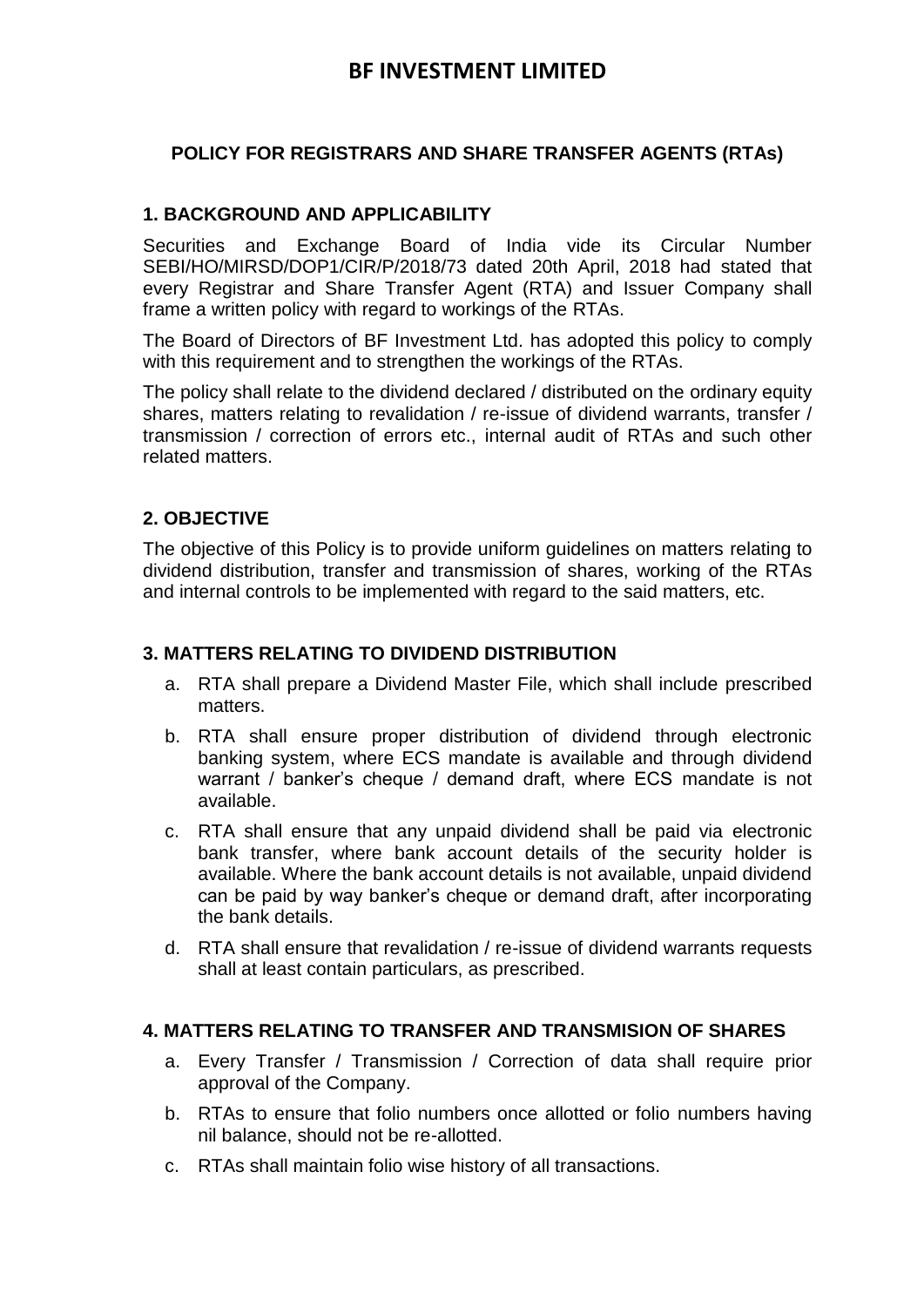# **BF INVESTMENT LIMITED**

# **5. INTERNAL CONTROLS**

- a. The following documents shall be preserved by the RTA:
	- i. Members Data on fortnightly basis for last 8 years
	- ii. Returns filed with ROC which are compiled by RTAs for last 8 years
	- iii. Blank Share Certificates
	- iv. Blank Dividend Warrants
- b. RTAs shall periodically check by way of physical verification stationery of all blank share certificates and blank dividend warrants.
- c. RTAs shall ensure that proper inter audit is carried out on annual basis by prescribed eligible professionals / audit firms who don't have any conflict of interest.
- d. The Internal audit report shall be considered by the Governing Council of the RTA and the RTA shall rectify the deficiencies and an Action Taken Report shall be forwarded to the Company within prescribed timelines.

## **6. REPORTS / DATA**

- a. RTAs shall keep the data relating to PAN and Bank account details of all security holders updated at any point of time.
- b. If the Bank Account details of any security holder is not available the RTA shall take steps for obtaining a cancelled cheque bearing the name of the security holder. If the cancelled cheque does bear the name of the security holder then a copy of the bank passbook / bank statement, as attested by the bank, shall be obtained.
- c. RTA shall forward the following on quarterly basis to the Company.
	- i. Members Data
	- ii. Reconciliation report of blank share certificates
	- iii. Reconciliation report of blank share warrants
	- iv. Reconciliation report of security holders whose dividend has remained unpaid for a period of 3 years and above.
- d. RTA shall furnish
	- i. Copy of Internal Report to the Company within 3 months from the end of each financial year.
	- ii. Copy of Action Taken Report on Internal Audit within 1 month of furnishing of the Internal Audit Report.

## **7. RECONCILIATION**

RTA shall reconcile the following documents with the Banker

i. Dividend Master File on quarterly basis